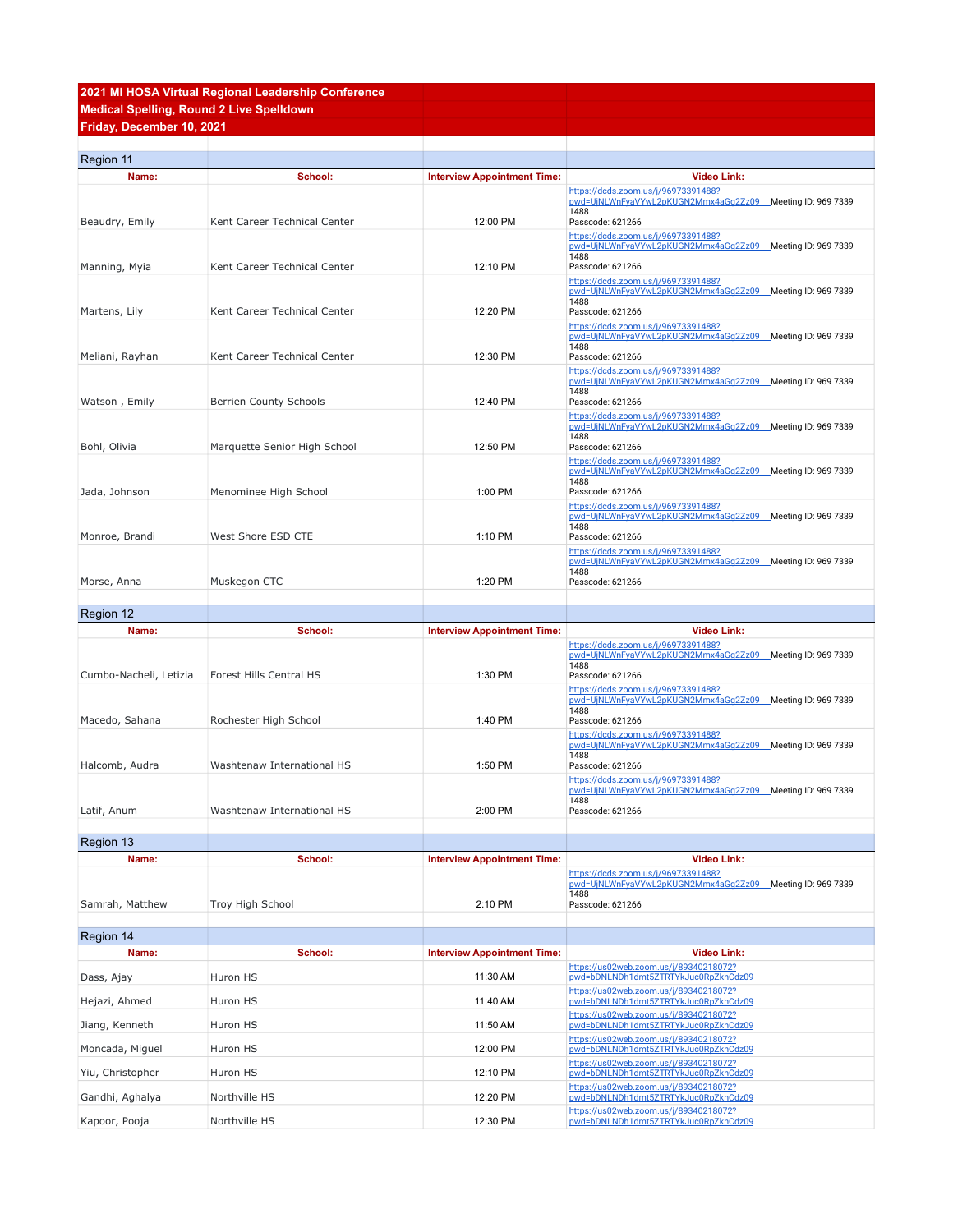| Kolla, Mokshagna    | Northville HS                            | 12:40 PM                           | https://us02web.zoom.us/j/89340218072?<br>pwd=bDNLNDh1dmt5ZTRTYkJuc0RpZkhCdz09                                               |
|---------------------|------------------------------------------|------------------------------------|------------------------------------------------------------------------------------------------------------------------------|
| Kunju, Adhitya      | Northville HS                            | 12:50 PM                           | https://us02web.zoom.us/j/89340218072?<br>pwd=bDNLNDh1dmt5ZTRTYkJuc0RpZkhCdz09                                               |
| Tyagi, Anya         | Northville HS                            | 1:00 PM                            | https://us02web.zoom.us/j/89340218072?<br>pwd=bDNLNDh1dmt5ZTRTYkJuc0RpZkhCdz09                                               |
| Vedhapudi, Haarika  | Northville HS                            | 1:10 PM                            | https://us02web.zoom.us/j/89340218072?<br>pwd=bDNLNDh1dmt5ZTRTYkJuc0RpZkhCdz09                                               |
| Solomon, Keelia     | Ishpeming High School                    | 1:20 PM                            | https://us02web.zoom.us/j/89340218072?<br>pwd=bDNLNDh1dmt5ZTRTYkJuc0RpZkhCdz09                                               |
|                     |                                          |                                    |                                                                                                                              |
| Region 15           |                                          |                                    |                                                                                                                              |
| Name:               | School:                                  | <b>Interview Appointment Time:</b> | <b>Video Link:</b><br>https://dcds.zoom.us/j/96973391488?                                                                    |
| Bashar, Rahat       | Plymouth Canton Salem HS                 | 2:20 PM                            | pwd=UjNLWnFyaVYwL2pKUGN2Mmx4aGg2Zz09 Meeting ID: 969 7339<br>1488<br>Passcode: 621266                                        |
| Bashar, Sanaa       | Plymouth Canton Salem HS                 | 2:30 PM                            | https://dcds.zoom.us/j/96973391488?<br>pwd=UjNLWnFyaVYwL2pKUGN2Mmx4aGg2Zz09 Meeting ID: 969 7339<br>1488<br>Passcode: 621266 |
| Choudhary, Pragya   | Plymouth Canton Salem HS                 | 2:40 PM                            | https://dcds.zoom.us/j/96973391488?<br>pwd=UjNLWnFyaVYwL2pKUGN2Mmx4aGq2Zz09 Meeting ID: 969 7339<br>1488<br>Passcode: 621266 |
| Shaik, Alisha       | Plymouth Canton Salem HS                 | 2:50 PM                            | https://dcds.zoom.us/j/96973391488?<br>pwd=UjNLWnFyaVYwL2pKUGN2Mmx4aGq2Zz09 Meeting ID: 969 7339<br>1488<br>Passcode: 621266 |
| Mahalingam, Sohniaa | Plymouth Canton Salem HS                 | 3:00 PM                            | https://dcds.zoom.us/j/96973391488?<br>pwd=UjNLWnFyaVYwL2pKUGN2Mmx4aGq2Zz09 Meeting ID: 969 7339<br>1488<br>Passcode: 621266 |
| Trush, Caroline     | St. Catherine Academy                    | 3:10 PM                            | https://dcds.zoom.us/j/96973391488?<br>pwd=UiNLWnFvaVYwL2pKUGN2Mmx4aGq2Zz09 Meeting ID: 969 7339<br>1488<br>Passcode: 621266 |
| Region 16           |                                          |                                    |                                                                                                                              |
| Name:               | School:                                  | <b>Interview Appointment Time:</b> | <b>Video Link:</b>                                                                                                           |
| Christian, Amber    | East English Village Preparatory Academy | 1:30 PM                            | https://us02web.zoom.us/j/89340218072?<br>pwd=bDNLNDh1dmt5ZTRTYkJuc0RpZkhCdz09                                               |
| Didugu, Anishka     | International Academy East               | 1:40 PM                            | https://us02web.zoom.us/j/89340218072?<br>pwd=bDNLNDh1dmt5ZTRTYkJuc0RpZkhCdz09                                               |
| Anand, Suganeshwara | International Academy East               | 1:50 PM                            | https://us02web.zoom.us/j/89340218072?<br>pwd=bDNLNDh1dmt5ZTRTYkJuc0RpZkhCdz09                                               |
| Poonia, Sania       | International Academy East               | 2:00 PM                            | https://us02web.zoom.us/j/89340218072?<br>pwd=bDNLNDh1dmt5ZTRTYkJuc0RpZkhCdz09                                               |
| Raza, Nawfal        | <b>International Academy East</b>        | 2:10 PM                            | https://us02web.zoom.us/j/89340218072?<br>pwd=bDNLNDh1dmt5ZTRTYkJuc0RpZkhCdz09                                               |
| Gilkerson, Kadence  | Tuscola Tech Center                      | 2:20 PM                            | https://us02web.zoom.us/j/89340218072?<br>pwd=bDNLNDh1dmt5ZTRTYkJuc0RpZkhCdz09                                               |
| Rayl, Melissa       | Tuscola Tech Center                      | 2:30 PM                            | https://us02web.zoom.us/j/89340218072?<br>pwd=bDNLNDh1dmt5ZTRTYkJuc0RpZkhCdz09                                               |
| Troyer, Leah        | Anchor Bay High School                   | 2:40 PM                            | https://us02web.zoom.us/j/89340218072?<br>pwd=bDNLNDh1dmt5ZTRTYkJuc0RpZkhCdz09                                               |
| Knowlin, Nehderi    | Anchor Bay High School                   | 2:50 PM                            | https://us02web.zoom.us/j/89340218072?<br>pwd=bDNLNDh1dmt5ZTRTYkJuc0RpZkhCdz09                                               |
| Rodgers, Shamiya    | Anchor Bay High School                   | 3:00 PM                            | https://us02web.zoom.us/j/89340218072?<br>pwd=bDNLNDh1dmt5ZTRTYkJuc0RpZkhCdz09                                               |
| Levenzon, Eliana    | Oakland Early College                    | 3:10 PM                            | https://us02web.zoom.us/j/89340218072?<br>pwd=bDNLNDh1dmt5ZTRTYkJuc0RpZkhCdz09                                               |
| Region 17           |                                          |                                    |                                                                                                                              |
| Name:               | School:                                  | <b>Interview Appointment Time:</b> | <b>Video Link:</b>                                                                                                           |
| Wallace, Haley      | LISD TECH Center Health Care Careers     | 11:30 AM                           | https://zoom.us/j/97708655317?<br>pwd=dlNVRk5xVUIVdDJZL0tLb1RBVi9Ydz09<br>Meeting ID: 977 0865 5317<br>Passcode: i5abDi      |
| Chada, Rishi        | Bloomfield Hills High School HOSA        | 11:40 AM                           | https://zoom.us/j/97708655317?<br>pwd=dlNVRk5xVUIVdDJZL0tLb1RBVi9Ydz09<br>Meeting ID: 977 0865 5317<br>Passcode: i5abDi      |
| Pawlicki, Brendan   | Utica Academy for International Studies  | 11:50 AM                           | https://zoom.us/j/97708655317?<br>pwd=dlNVRk5xVUIVdDJZL0tLb1RBVi9Ydz09<br>Meeting ID: 977 0865 5317<br>Passcode: i5abDi      |
| Region 18           |                                          |                                    |                                                                                                                              |
| Name:               | School:                                  | <b>Interview Appointment Time:</b> | <b>Video Link:</b>                                                                                                           |
| Anderson, Nevaeh    | Pankow Center                            | 12:00 PM                           | https://zoom.us/j/97708655317?<br>pwd=dlNVRk5xVUIVdDJZL0tLb1RBVi9Ydz09<br>Meeting ID: 977 0865 5317<br>Passcode: i5abDi      |
|                     |                                          |                                    |                                                                                                                              |